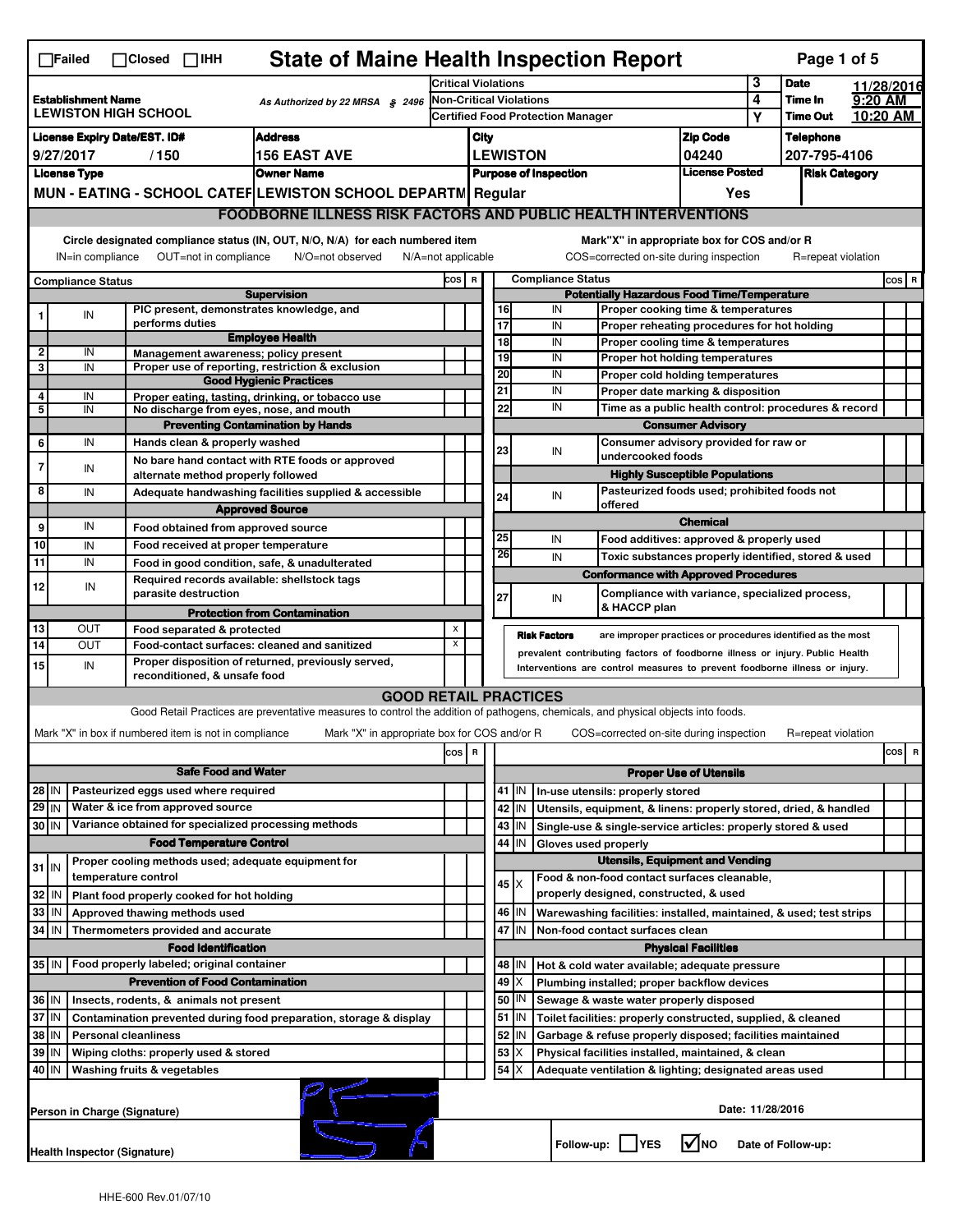|                                                          |                                       | <b>State of Maine Health Inspection Report</b>       | Page 2 of 5                      |
|----------------------------------------------------------|---------------------------------------|------------------------------------------------------|----------------------------------|
| <b>Establishment Name</b><br><b>LEWISTON HIGH SCHOOL</b> |                                       | As Authorized by 22 MRSA § 2496                      | 11/28/2016<br>Date               |
| License Expiry Date/EST. ID#<br>9/27/2017<br>/150        | <b>Address</b><br><b>156 EAST AVE</b> | Zip Code<br>City / State<br>LEWISTON<br>/ME<br>04240 | <b>Telephone</b><br>207-795-4106 |
|                                                          |                                       | <b>Temperature Observations</b><br><b>Notes</b>      |                                  |
| Location                                                 | <b>Temperature</b>                    |                                                      |                                  |
| wash cycle                                               | $160+$                                |                                                      |                                  |
| milk cooler                                              | 39                                    |                                                      |                                  |
| rinse cycle                                              | $180+$                                |                                                      |                                  |
| cooler                                                   | 40                                    |                                                      |                                  |
| rinse cycle                                              | $180+$                                | lower level                                          |                                  |
| cooler Deli I                                            | 38                                    |                                                      |                                  |
| SANDWICH BAR                                             | 38                                    |                                                      |                                  |
| Ham                                                      | 41                                    |                                                      |                                  |
| sandbar                                                  | 38                                    |                                                      |                                  |
| <b>FRUIT</b>                                             | 38                                    |                                                      |                                  |
| wash cycle                                               | $160 +$                               |                                                      |                                  |
| cooler                                                   | $39\,$                                |                                                      |                                  |
| cooler                                                   | 38                                    |                                                      |                                  |

| Person in Charge (Signature)        | Date: 11/28/2016 |
|-------------------------------------|------------------|
| <b>Health Inspector (Signature)</b> |                  |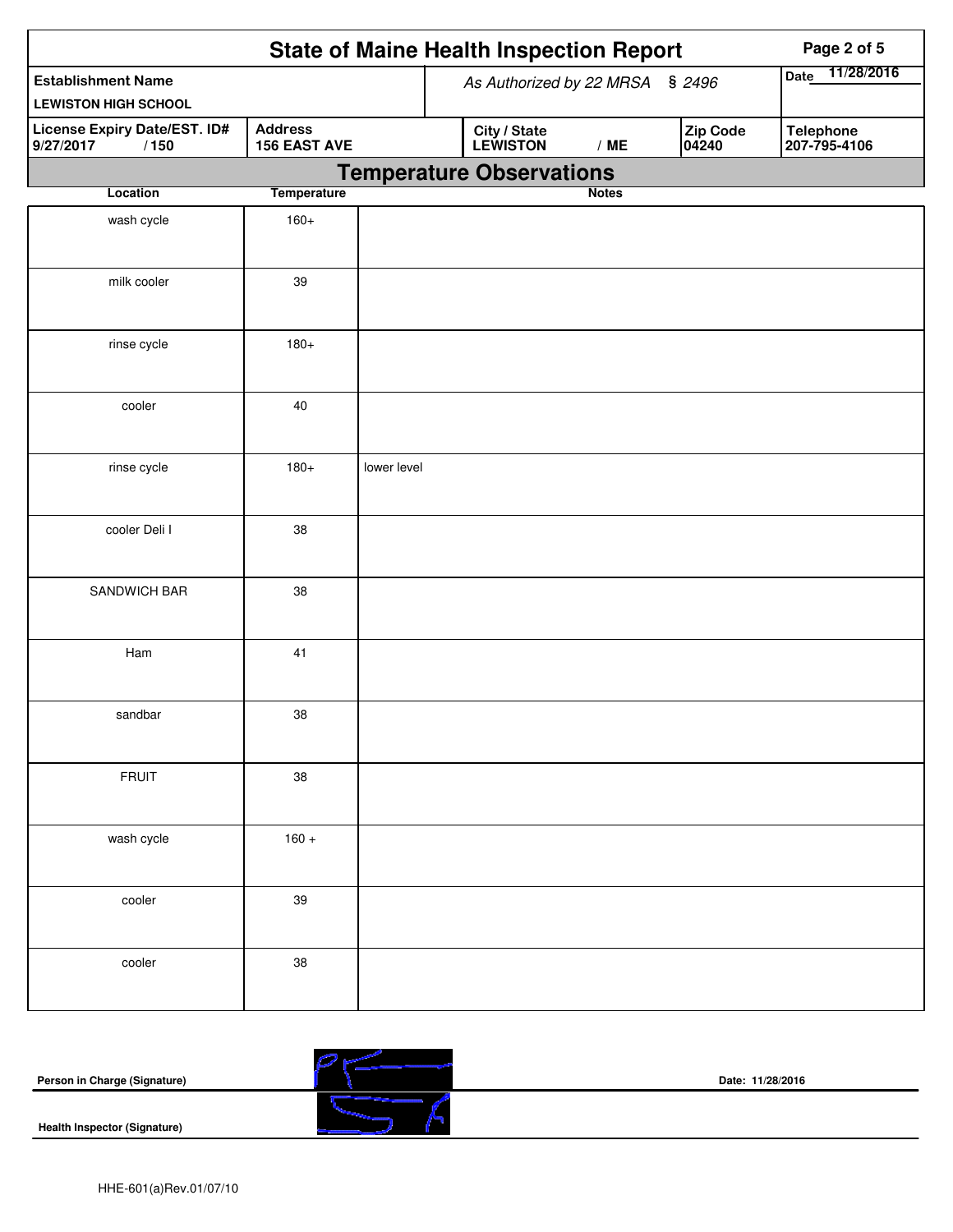|                                                          | Page 3 of 5                           |  |                                 |              |                           |                                  |
|----------------------------------------------------------|---------------------------------------|--|---------------------------------|--------------|---------------------------|----------------------------------|
| <b>Establishment Name</b><br><b>LEWISTON HIGH SCHOOL</b> | As Authorized by 22 MRSA § 2496       |  |                                 |              | 11/28/2016<br>Date        |                                  |
| License Expiry Date/EST. ID#<br>9/27/2017<br>/ 150       | <b>Address</b><br><b>156 EAST AVE</b> |  | City / State<br><b>LEWISTON</b> | МE           | <b>Zip Code</b><br>104240 | <b>Telephone</b><br>207-795-4106 |
|                                                          |                                       |  |                                 |              |                           |                                  |
| Location                                                 | Temperature                           |  |                                 | <b>Notes</b> |                           |                                  |
| walk-i n cooler                                          | 38                                    |  |                                 |              |                           |                                  |

**Person in Charge (Signature)**

**Health Inspector (Signature)** 



**Date: 11/28/2016**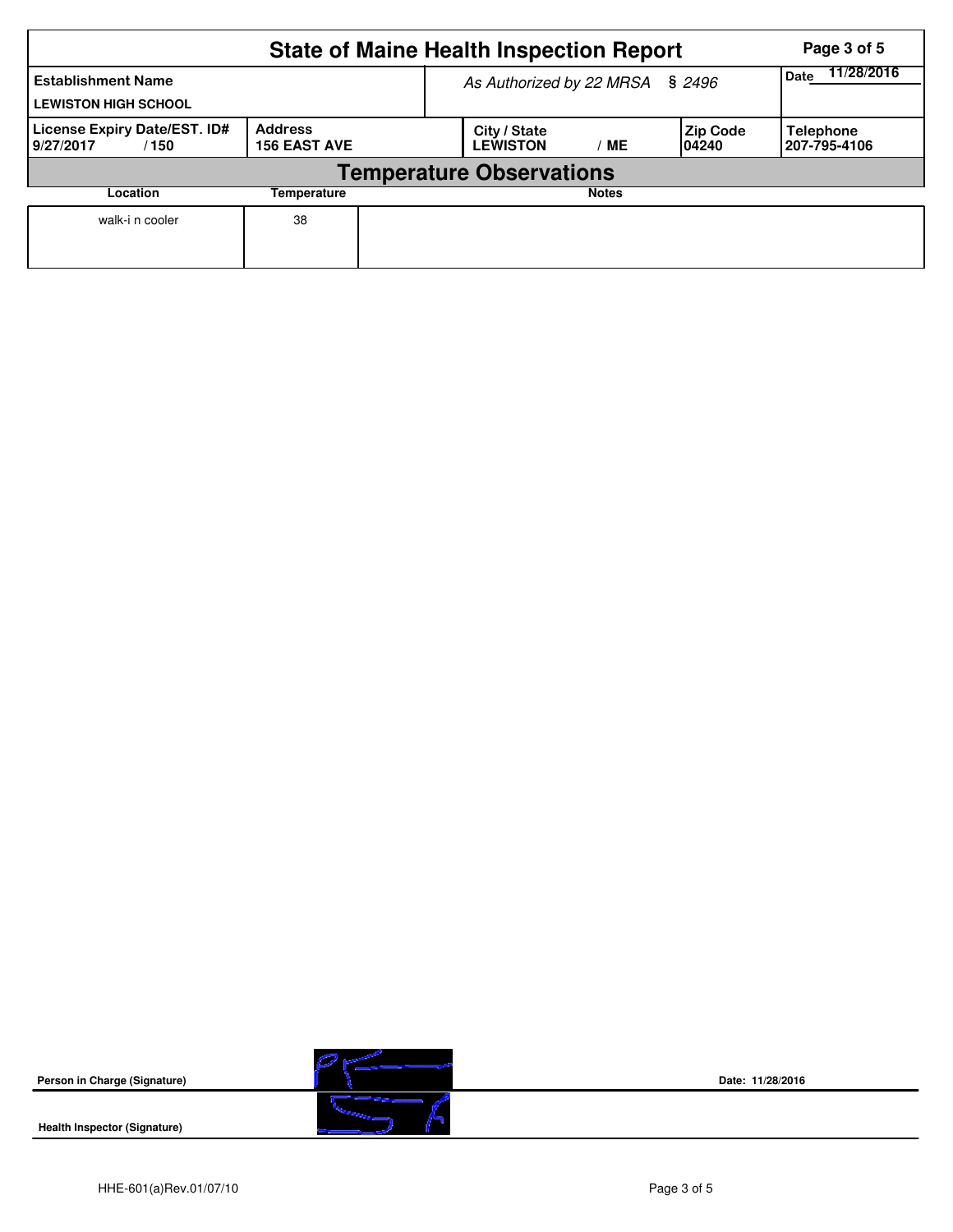|                                                                                                                                                                                          |                                       | <b>State of Maine Health Inspection Report</b>                                                                                                     |    |                          | Page 4 of 5               |
|------------------------------------------------------------------------------------------------------------------------------------------------------------------------------------------|---------------------------------------|----------------------------------------------------------------------------------------------------------------------------------------------------|----|--------------------------|---------------------------|
| <b>Establishment Name</b>                                                                                                                                                                |                                       |                                                                                                                                                    |    |                          | 11/28/2016<br><b>Date</b> |
| <b>LEWISTON HIGH SCHOOL</b>                                                                                                                                                              |                                       |                                                                                                                                                    |    |                          |                           |
| License Expiry Date/EST. ID#<br>9/27/2017<br>/150                                                                                                                                        | <b>Address</b><br><b>156 EAST AVE</b> | City / State<br><b>LEWISTON</b>                                                                                                                    | ME | <b>Zip Code</b><br>04240 |                           |
|                                                                                                                                                                                          |                                       | <b>Observations and Corrective Actions</b>                                                                                                         |    |                          |                           |
|                                                                                                                                                                                          |                                       | Violations cited in this report must be corrected within the time frames below, or as stated in sections<br>8-405.11 and 8-406.11 of the Food Code |    |                          |                           |
| 13: 3-302.11.(A).(2): C: Different types of Raw animal foods are not stored in a way to prevent cross contamination with each other during storage,<br>preparation, holding, or display. |                                       |                                                                                                                                                    |    |                          |                           |
| INSPECTOR NOTES: Raw Hamburg stored above cooked chicken patties COS                                                                                                                     |                                       |                                                                                                                                                    |    |                          |                           |
| 14: 4-601.11.(A): C: Equipment food-contact surfaces and utensils are not clean to sight and touch.                                                                                      |                                       |                                                                                                                                                    |    |                          |                           |
| INSPECTOR NOTES: slicer dirty COS                                                                                                                                                        |                                       |                                                                                                                                                    |    |                          |                           |
| 45: 4-204.12: N: Equipment openings, closures and deflectors are improperly designed and constructed.                                                                                    |                                       |                                                                                                                                                    |    |                          |                           |
| INSPECTOR NOTES: replace splt door seals sandwich bar Deli 1                                                                                                                             |                                       |                                                                                                                                                    |    |                          |                           |
| 49: 5-205.15: C: Plumbing system not properly maintained in good repair.                                                                                                                 |                                       |                                                                                                                                                    |    |                          |                           |
| INSPECTOR NOTES: repair leaky faucet handsink upper level                                                                                                                                |                                       |                                                                                                                                                    |    |                          |                           |
| 53: 6-201.11: N: Floors, walls, and ceilings are not smooth and easily cleanable.                                                                                                        |                                       |                                                                                                                                                    |    |                          |                           |
| INSPECTOR NOTES: install missing ceiling tiles                                                                                                                                           |                                       |                                                                                                                                                    |    |                          |                           |
| 53: 6-501.12: N: The physical facilities are not clean.                                                                                                                                  |                                       |                                                                                                                                                    |    |                          |                           |
| INSPECTOR NOTES: clean floor-edges                                                                                                                                                       |                                       |                                                                                                                                                    |    |                          |                           |
| 54: 6-202.12: N: Ventilation may cause food contamination.                                                                                                                               |                                       |                                                                                                                                                    |    |                          |                           |
| INSPECTOR NOTES: clean fans-contamination issue                                                                                                                                          |                                       |                                                                                                                                                    |    |                          |                           |
|                                                                                                                                                                                          |                                       |                                                                                                                                                    |    |                          |                           |
|                                                                                                                                                                                          |                                       |                                                                                                                                                    |    |                          |                           |
|                                                                                                                                                                                          |                                       |                                                                                                                                                    |    |                          |                           |
|                                                                                                                                                                                          |                                       |                                                                                                                                                    |    |                          |                           |

**Person in Charge (Signature)**



**Date: 11/28/2016**

**Health Inspector (Signature)**